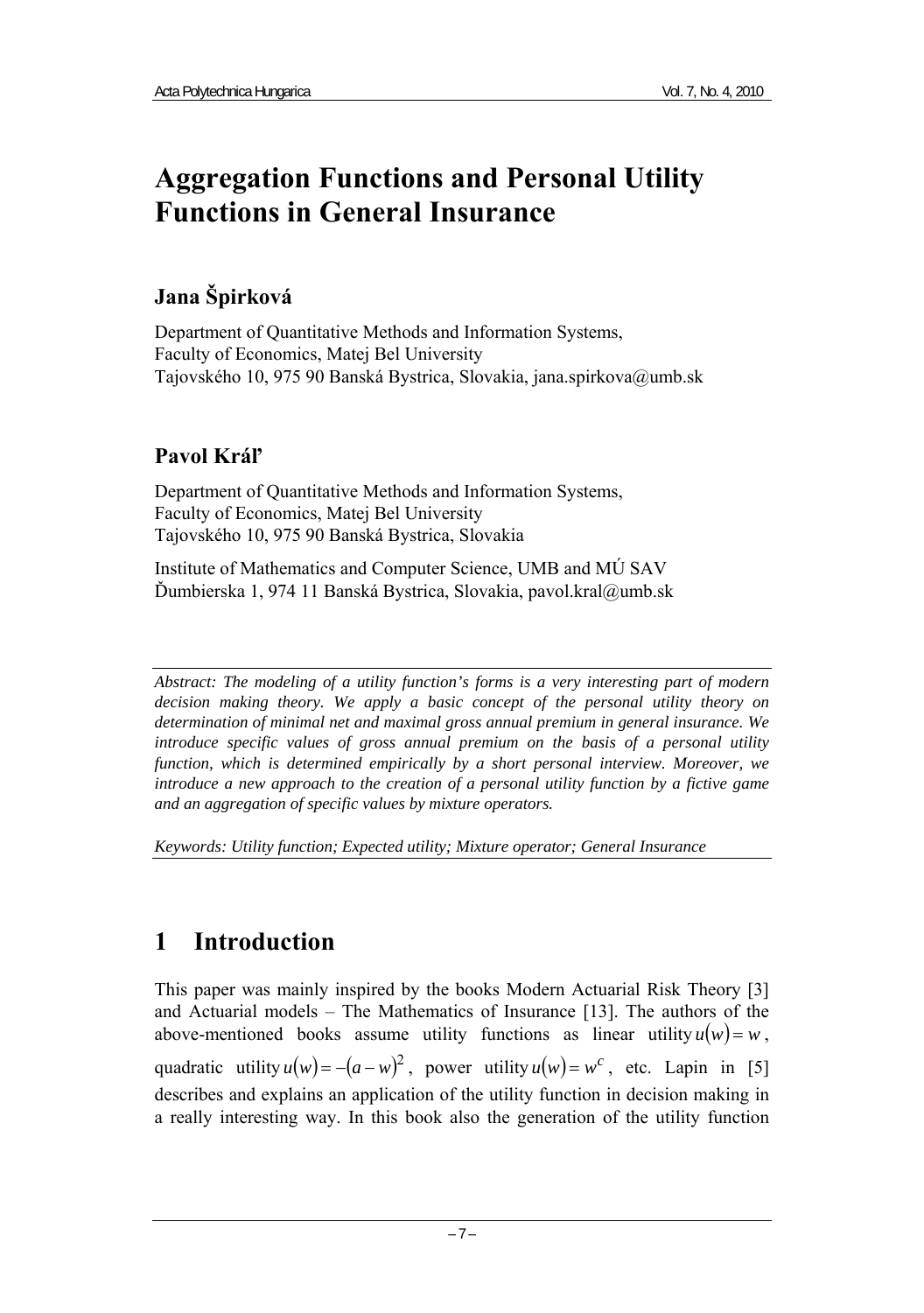using information extracted from a personal interview is explained. A modern theoretical approach to the utility function is also described by Norstad in [8].

We can find a very interesting discussion about utility functions in [4]. An alternative approach to the determination of a utility function on the basis of the aggregation of specific utility values can be found in [18].

However, in real life people do not behave according to the theoretical utility functions. It is a psychological problem rather than a mathematical one. The seriousness and also the uncertainty of a respondent's answers depend on the situation, on the form of the asked questions, on the time which the respondents have, and on a lot of other psychological and social factors. In our paper we introduce the possibility of determining a personal utility function on the basis of a personal interview with virtual money.

Moreover, we recall and apply one type of aggregation operators [2], the so-called mixture operators –  $M_g$ , the generalized mixture operators –  $M_g$ , and the specially ordered generalized mixture operators –  $M_g$  on the aggregation of socalled risk neutral points, see [6-7], [9-11], [14-16].

This paper is organized as follows: in Section 2 we recall the basic properties of utility functions and their applications in general insurance. In Section 3 we also recall mixture operators and their properties, namely the sufficient conditions of their non-decreasing-ness. In Section 4 we describe the personal utility function of our respondent who took part in our short interview. Using this function we calculate the maximal gross premium for a general insurance policy. In this section we also describe an alternative approach, where a personal utility function is determined through the result of a fictive game and theoretical utility functions. The resulting utility function is then used for the computation of the maximal gross premium. Moreover, we evaluate the minimal net annual premium by means of the theoretical utility function for the insurer. Finally, some conclusions and indications as to our next investigation about the mentioned topic are included.

# **2 Utility Functions**

Individuals can have very different approaches to risk. A personal utility function can be used as a basis for describing them. In general, we can identify three basic personalities with respect to risk. The risk-averse individual, who accepts favorable gambles only, a risk seeker, or in other words risk-loving individual, who pays a premium for the privilege of participation in a gamble, and the riskneutral individual, who considers the face value of money to be its true worth. Throughout most of their life people are typically risk averse. Only gambles with high expected payoff will be attractive to them. The risk-averse individual's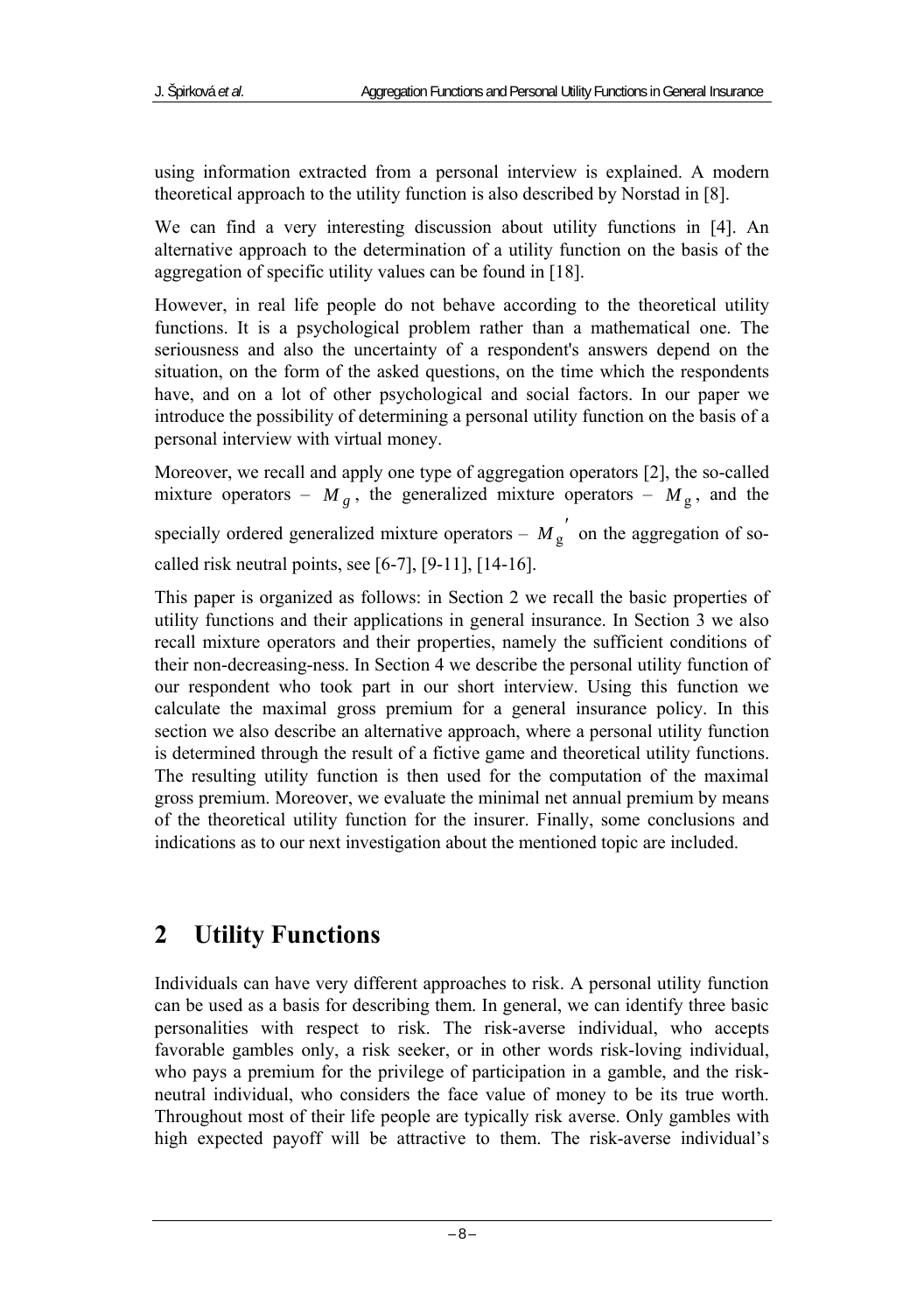marginal utility diminishes as the benefits increase, so that the risk-averse individual's utility function exhibits a decreasing positive slope as the level of monetary payoff becomes higher. Such a function is concave, see Figure 1.

The behavior of a risk-loving individual is opposite. The risk-loving individual prefers some gambles with negative expected monetary payoffs. Their marginal utility increases. Each additional euro provides a disproportionately greater sense of well-being. Thus, the slope of the risk-loving individual's utility function increases as the monetary change improves. This function is convex (see Fig. 2). The utility function for a risk-neutral individual is a straight line. The utility is equal to the utility of expected value. Risk-neutral individuals buy no casually insurance since the premium charge is greater than the expected loss. Risk-neutral behavior is typical for persons who are enormously wealthy.

Of course, a lot of people may be risk averse and risk loving at the same time, depending on the range of monetary values being considered, which can be illustrated using the behavior of the personal utility function of our respondent.

### **2.1 The Personal Utility Function**

The fundamental proposition of the modern approach to utility is the possibility to obtain a numerical expression for individual preferences. As people usually have different approaches to risk, two persons faced with an identical decision may actually prefer different courses of action. In this section we will discuss utility as an alternative expression of payoff that reflects personal approaches.

Suppose that our respondent owns capital  $w$ , and that he values wealth by the utility function  $u$ . The next Theorem 1, or in other words Jensen's inequality, describes the properties of the utility function and its expected value [3], (see also Figure 2). It can be written as follows.

Theorem 1 [3] (Jensen's inequality)

If  $u(x)$  is a convex function and X is a random variable, then the expected utility is greater or equals to a utility value

$$
E[u(X)] \ge u(E[X]) \tag{1}
$$

with an equality if and only if  $u(x)$  is linear with respect to *X* or var $(X) = 0$ .

From Jensen`s inequality and Figure 1 it follows that for a concave utility function it holds

$$
E[u(w-X)] \le u(E[w-X]) = u(w-E[X]).
$$
\n(2)

In this case the decision maker is called risk averse. He prefers to pay a fixed amount  $E[X]$  instead of a risk amount X.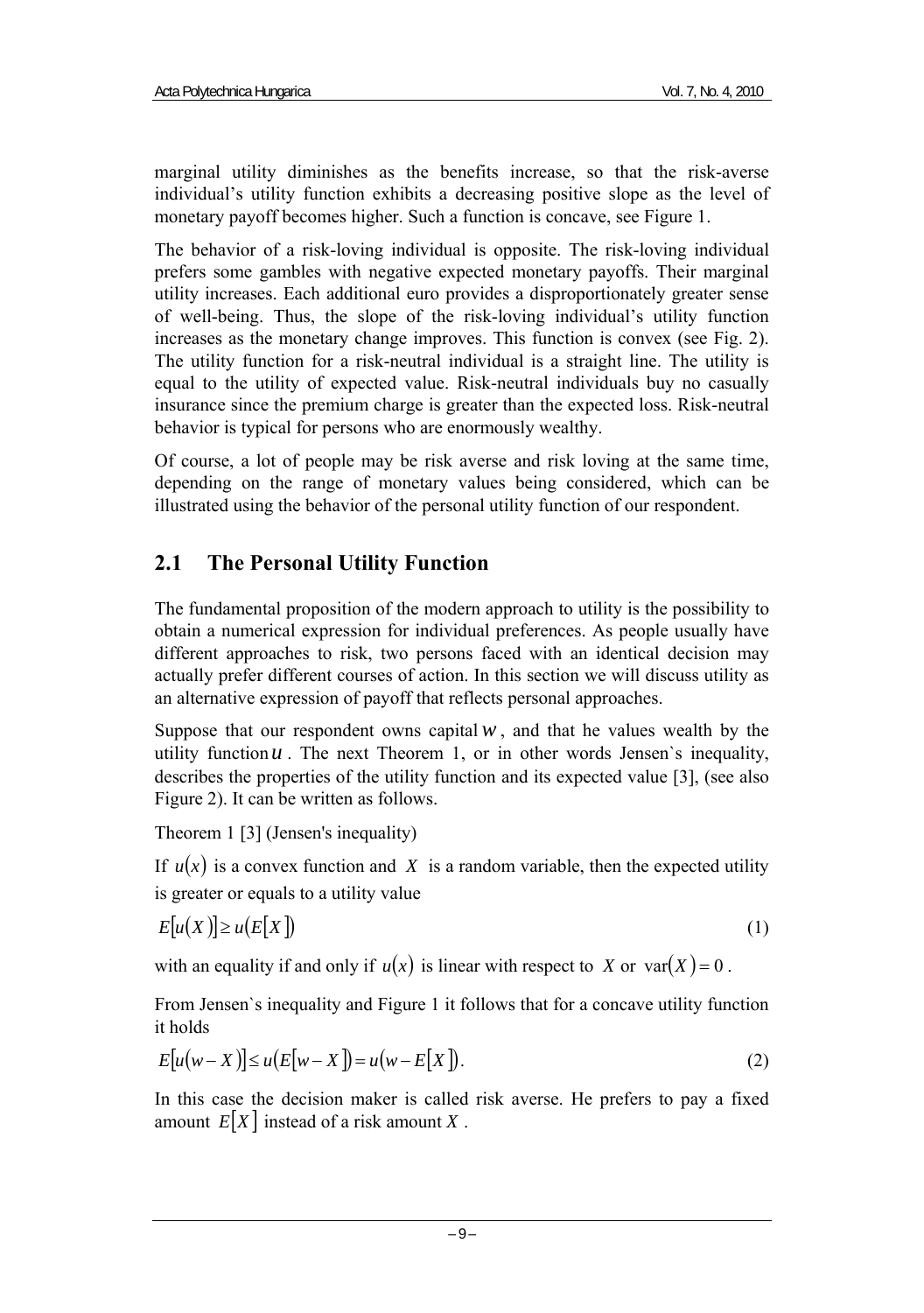

Figure 1 Concave utility function - risk averse approach



Figure 2 Convex utility function - risk loving approach

In the next part we illustrate whether to buy insurance or not by evaluating an individual's decision. Now suppose that our respondent has two alternatives, to buy insurance or not. Assume he is insured against a loss *X* for a premium *P* .

If he is insured, this means a certain alternative. This decision gives us the utility value  $u(w - P)$ .

If he is not insured, this means an uncertain alternative. In this case the expected utility is  $E[u(w-X)].$ 

From Jensen's inequality (2) we get

$$
E[u(w - X)] \le u(E[w - X]) = u(w - E[X]) = u(w - P).
$$
 (3)

Since a utility function  $u$  is a non-decreasing continuous function, this is equivalent to  $P \le P^{\text{max}}$ , where  $P^{\text{max}}$  denotes the maximum premium to be paid.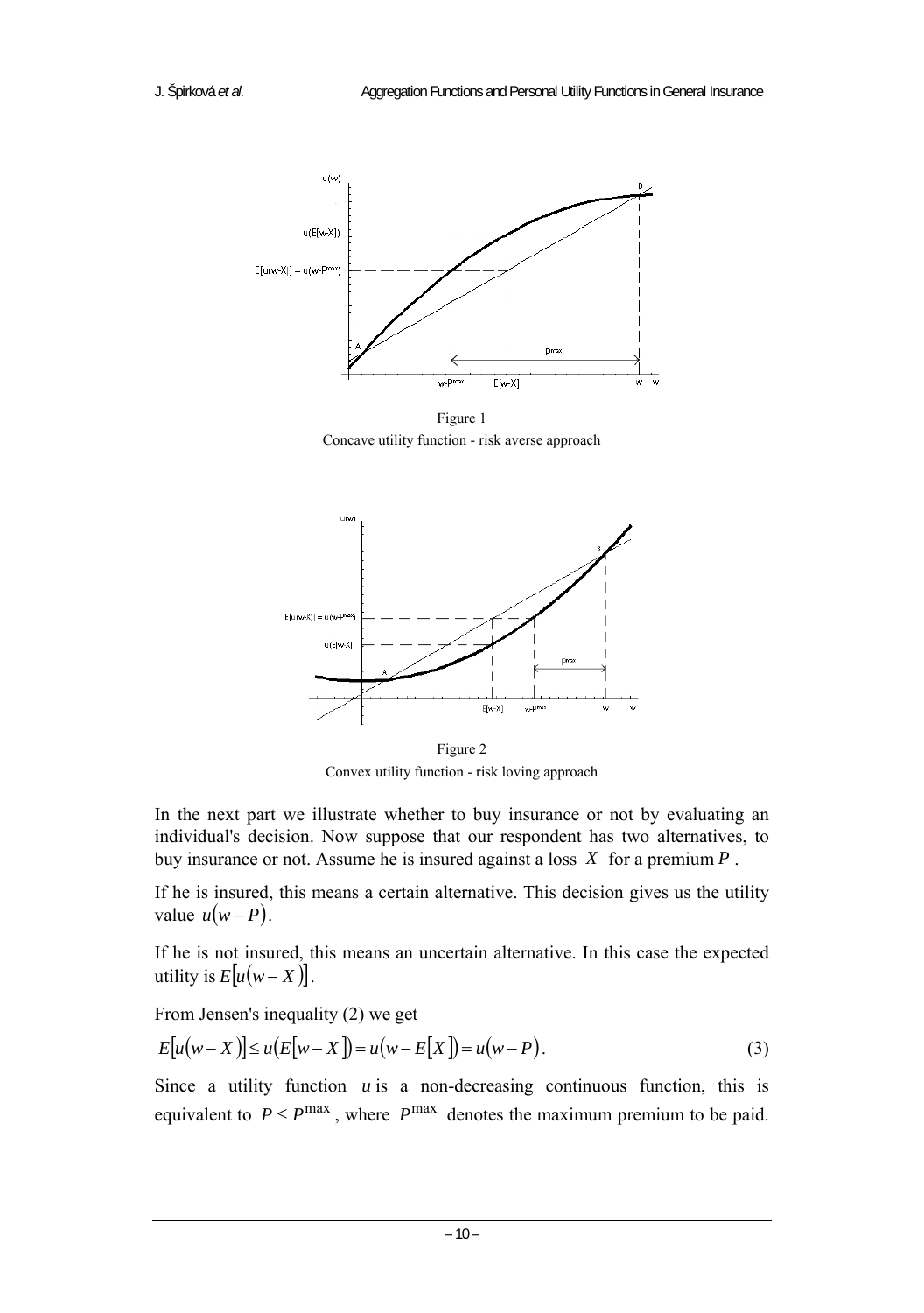This so-called zero utility premium is a solution of the following utility equilibrium equation

$$
E[u(w - X)] = u(w - P^{\max}).
$$
\n(4)

The difference  $(w - P^{\max})$  is also called the certainty equivalent - *CE*. In [3] the certainty equivalent is defined as follows.

**Definition 1** The certainty equivalent is that payoff amount that the decision maker would be willing to receive in exchange for undergoing the actual uncertainty, taking into account its benefits and risks.

**Remark 1** We recall that the expected utility is calculated by means of the wellknown formula

$$
E[u(X)] = \sum_{i=1}^{n} u(x_i) \cdot p_i,
$$
\n(5)

where  $X = (x_1, x_2, ..., x_n)$  is a vector of the possible alternatives and  $p_i$ , for  $i = 1, 2, \ldots, n$ , are respective probabilities.

Expected utilities can be calculated as function values of a linear function, which is assigned uniquely by points *A* and *B* , where point *A* represents the worst outcome and *B* the best outcome.

**Remark 2** [5] When possible monetary outcomes fall into the decision maker's range of risk averse, the following properties hold (see Figure 1):

1) Expected payoffs  $EP = E[w - X]$  are greater than their counterpart certainty equivalent  $CE = w - P^{\max}$ .

2) Expected utilities  $E[u(w-X)]$  will be less than the utility of the respective expected monetary payoff  $u(w - P^{\max})$ .

3) Risk premiums *RP* = *EP* −*CE* are positive.

If possible monetary outcomes fall into the decision maker's range of risk loving, the following properties hold (see Figure 2):

1) Expected payoffs  $EP = E[w - X]$  are less than their counterpart certainty  $\text{equivalent } CE = w - P^{\text{max}}$ 

2) Expected utilities  $E[u(w-X)]$  will be greater than the utility of the respective expected monetary payoff  $u(w - P^{\max})$ .

3) Risk premiums *RP* = *EP* −*CE* are negative.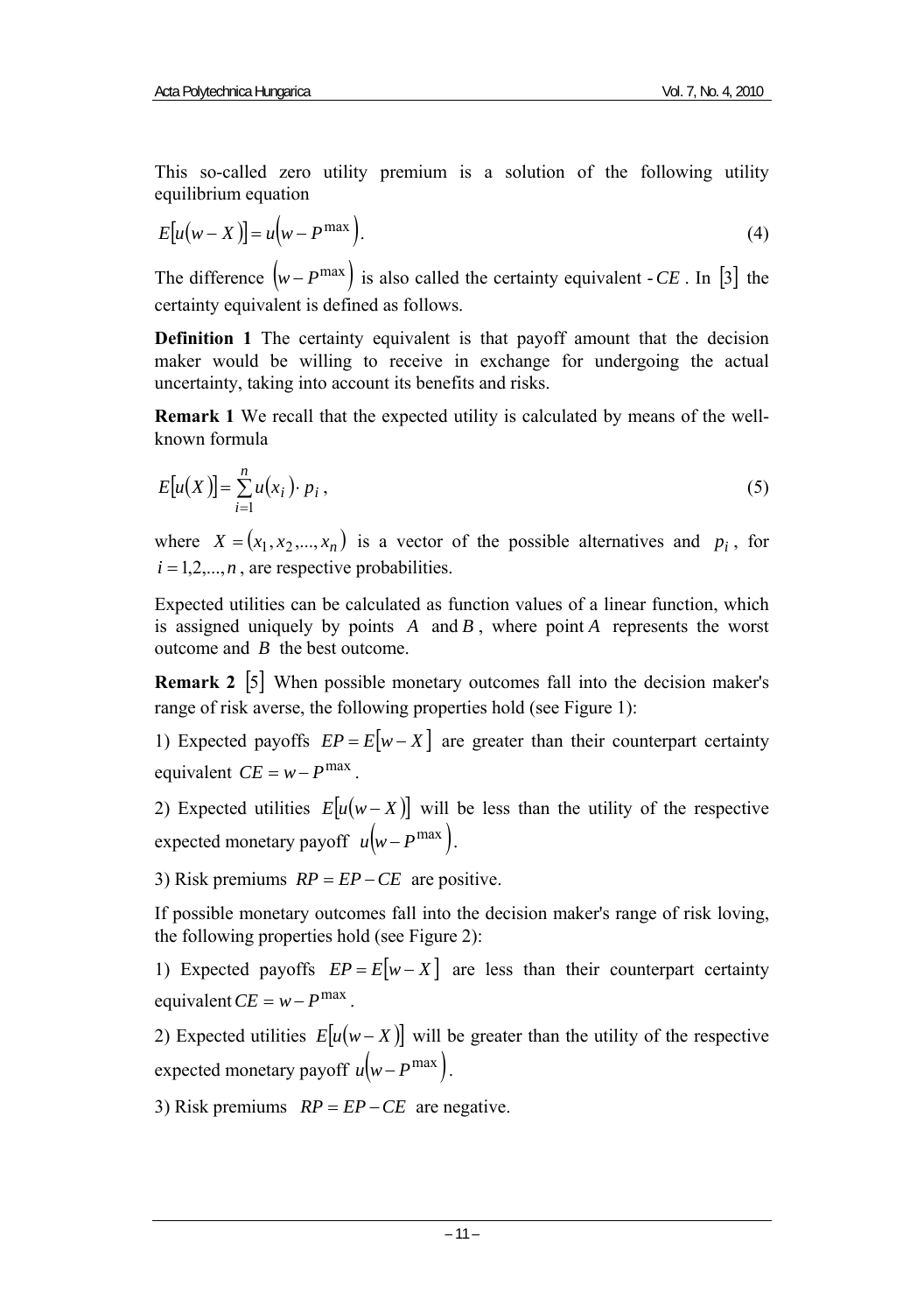The insurer with a utility function *U* and capital *W* , with insurance of loss *X* for a premium *P* must satisfy the inequality

$$
E[U(W + P - X)] \ge U(W),\tag{6}
$$

and hence for the minimal accepted premium  $P^{\min}$ 

$$
U(W) = E[U(W + P^{\min} - X)].
$$
\n(7)

#### **2.2 The Risk Aversion Coefficient**

On the basis of equation (3) we can evaluate a risk aversion coefficient. Let  $\mu$ and  $\sigma^2$  be the mean and variance of loss *X*. Using the first terms in the Taylor expansion of the utility function  $u$  in  $w - \mu$ , we obtain

$$
u(w - X) \approx u(w - \mu) + u'(w - \mu) \cdot (\mu - X) + \frac{1}{2} u''(w - \mu) \cdot (\mu - X)^2.
$$

The expected utility from  $u(w - X)$  is given by

$$
E[u(w-X)] \approx
$$
  
\approx 
$$
E\left[u(w-\mu)+(\mu-X)\cdot u'(w-\mu)+\frac{1}{2}(\mu-X)^2\cdot u''(w-\mu)\right]
$$

After some processing we get

$$
E[u(w-X)] \approx u(w-\mu) + \frac{1}{2}\sigma^2 \cdot u''(w-\mu). \tag{8}
$$

The Taylor expansion of the function on the right side of equation (3) is given by

$$
u(w - P^{\max}) \approx u(w - \mu) + (\mu - P^{\max}) \cdot u'(w - \mu).
$$
 (9)

From the equality of equations (8) and (9) we have

$$
u(w - \mu) + \frac{1}{2}\sigma^2 \cdot u''(w - \mu) \approx u(w - \mu) + (\mu - P^{\max}) \cdot u'(w - \mu).
$$
 (10)

After some processing we get

$$
P^{\max} \approx \mu - \frac{1}{2}\sigma^2 \frac{u''(w-\mu)}{u'(w-\mu)},
$$
\n(11)

where a risk aversion coefficient  $r(w)$  of the utility function *u* at a wealth  $w - \mu$ is given by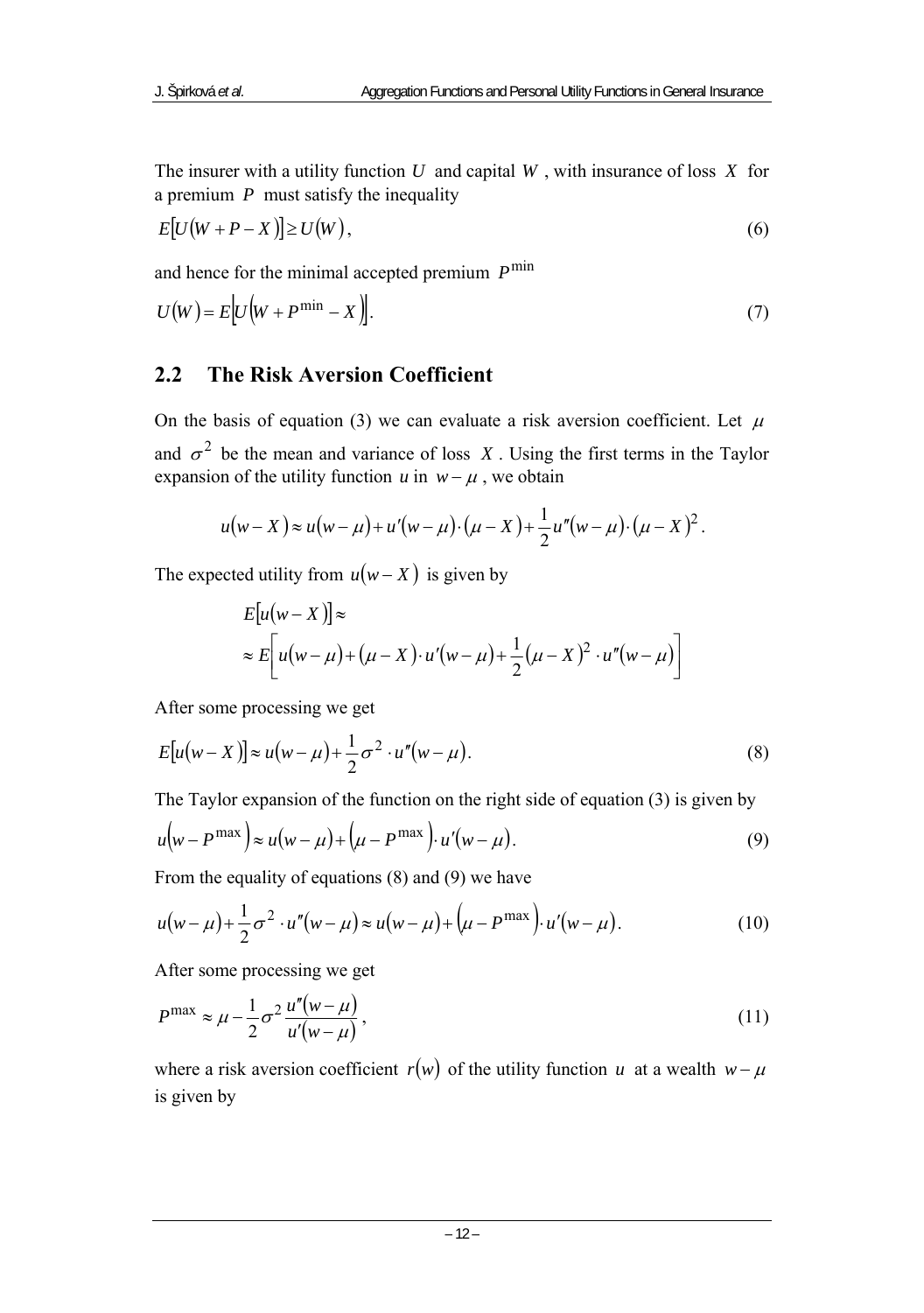$$
r(w) = -\frac{u''(w-\mu)}{u'(w-\mu)}.
$$
 (12)

$$
P^{\max} \approx \mu + \frac{1}{2}r(w - \mu) \cdot \sigma^2
$$
 (13)

From (13) you can see that, if the insured has greater risk aversion coefficient, then he is willing to pay greater premium.

### **3 Mixture Operators**

In this part we review some mixture operators introduced in [6], [7], [9-11]. Suppose that each alternative *x* is characterized by a score vector  $x = (x_1, \ldots, x_n) \in$  $[0,1]^n$ , where  $n \in N - \{1\}$  is the number of applied criteria. A mixture operator can be defined as follows:

**Definition 2** A mixture operator  $M_{\varrho} : [0,1]^n \to [0,1]$  is the arithmetic mean weighted by a continuous weighting function *g* :  $[0,1] \rightarrow [0,\infty]$  given by

$$
M_{g}(x_1,...,x_n) = \frac{g(x_i) \cdot x_i}{\sum_{i=1}^{n} g(x_i)},
$$
\n(14)

where  $(x_1,...,x_n)$  is an input vector.

Observe that due to the continuity of weighting function *g* , each mixture operator  $M_g$  is continuous. Evidently,  $M_g$  is an idempotent operator, [2], [6], [9-10]. Note that sometimes different continuous weighting functions are applied for different criteria score, which leads to a generalized mixture operator, see [6], [9- 10].

**Definition 3** A generalized mixture operator *M* **g:**  $[0,1]^n \rightarrow [0,1]$  is given by

$$
M_{g}\left(x_{1},...,x_{n}\right)=\frac{g_{i}\left(x_{i}\right)\cdot x_{i}}{\sum_{i=1}^{n}g_{i}\left(x_{i}\right)},
$$
\n(15)

where  $(x_1, ..., x_n)$  is an input vector and  $\mathbf{g} = (g_1, ..., g_n)$  is a vector of continuous weighting functions.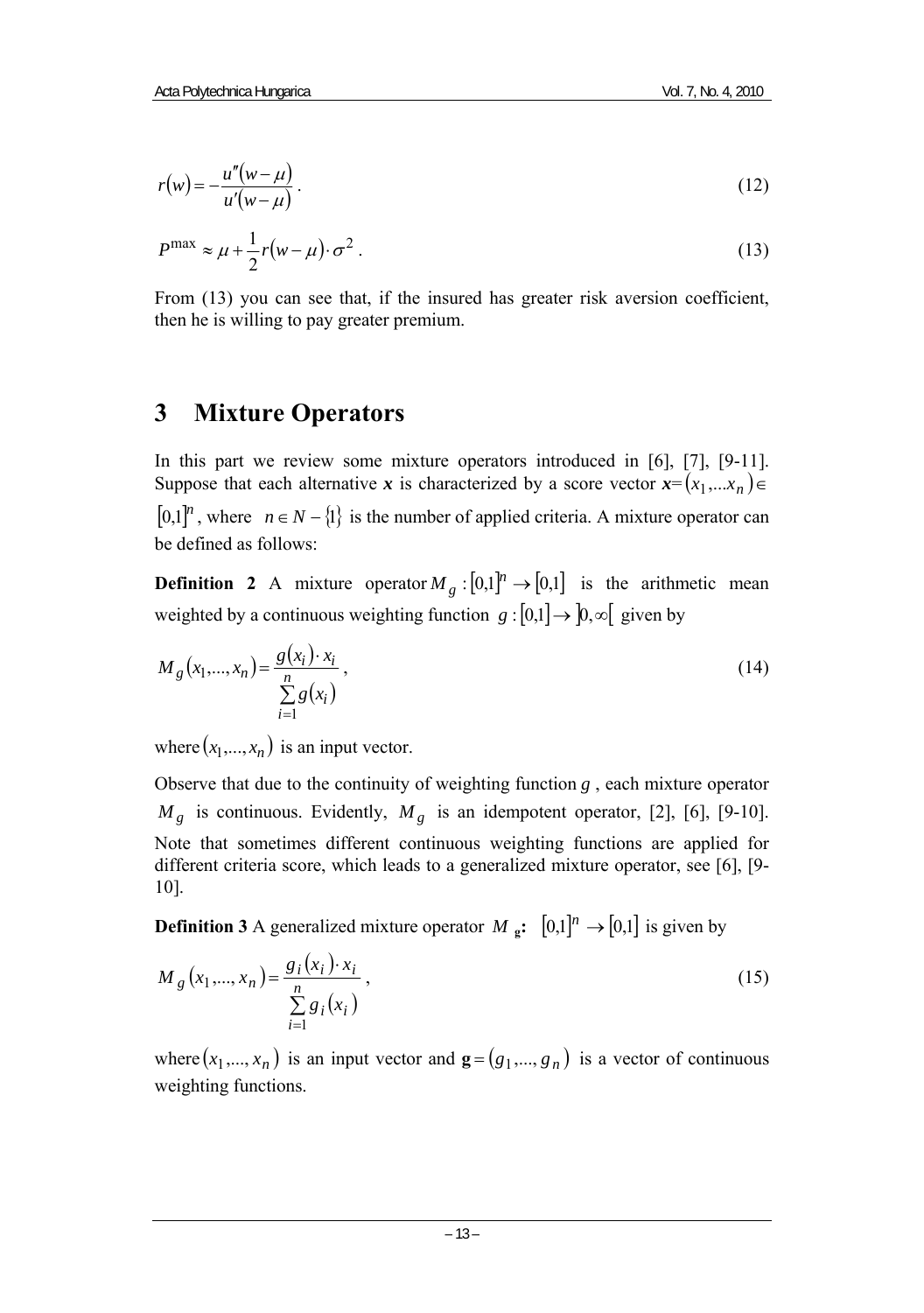Obviously, generalized mixture operators are continuous and idempotent. A generalized mixture operator based on the ordinal approach can be defined as follows.

**Definition 4** An ordered generalized mixture operator  $M'_g$ :  $[0,1]^n \rightarrow [0,1]$  is given by

$$
M'_{g}(x_1,...,x_n) = \frac{g_i(x_{(i)}) \cdot x_{(i)}}{\sum_{i=1}^n g_i(x_{(i)})},
$$
\n(16)

where  $\mathbf{g} = (g_1, \dots, g_n)$  is a vector of continuous weighting functions and  $(x_{(1)},...,x_{(n)})$  is a non-decreasing permutation of an input vector.

An ordered generalized mixture operator is a generalization of an *OWA* operator [19], corresponding to constant weighting functions  $g_i = w_i$ ,  $w_i \in [0,1]$ , 1 1  $\sum w_i =$ = *n*  $\sum_{i=1}$  *w*<sub>*i*</sub> = 1.

However, a mixture operator need not be non-decreasing. Marques-Pereira and Pasi [6] stated the the first sufficient condition for a weighting function *g* in order to a mixture operator (8) is to be non-decreasing. It can be written as follows:

**Proposition 1** Let  $g:[0,1] \to [0,\infty]$  be a non-decreasing smooth weighting function which satisfies the next condition:

$$
0 \le g'(x) \le g(x) \tag{17}
$$

for all  $x \in [0,1]$ . Then  $M_g : [0,1]^n \to [0,1]$  is an aggregation operator for each  $n \in N$ ,  $n>1$ .

We have generalized sufficient condition (17) in our previous work. In the next part we recall more general sufficient conditions mentioned in [7], [14-16].

From (14) we see that

$$
\frac{\partial M_g}{\partial x_1} = \frac{\left(g(x_1) + g'(x_1) \cdot x_1\right) \cdot \sum_{i=1}^n g(x_1) - \left(\sum_{i=1}^n g(x_1) \cdot x_1\right) \cdot g'(x_1)}{\left(\sum_{i=1}^n g(x_1)\right)^2} \ge 0
$$
\n(18)

if and only if

$$
g^{2}(x_{1}) + \alpha(g(x_{1}) + g'(x_{1}) \cdot (x_{1} - \beta)) \ge 0,
$$
\n(19)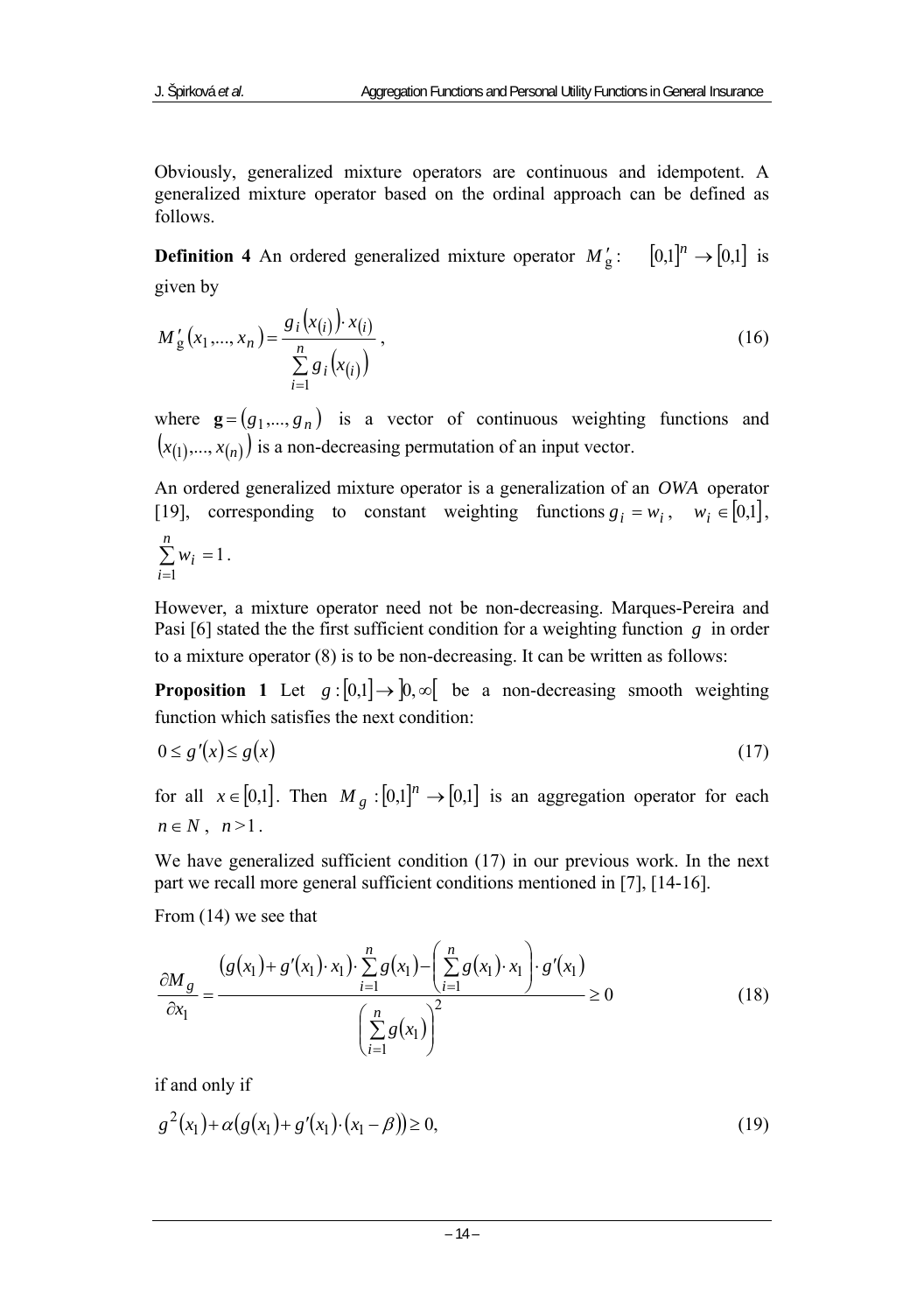where

$$
\alpha = \sum_{i=2}^{n} g(x_i)
$$
 and  $\alpha \cdot \beta = \sum_{i=2}^{n} g(x_i) \cdot x_i$ , and thus necessarily  $\beta \in [0,1]$  and  $\alpha \in [(n-1) \cdot g(0), (n-1) \cdot g(1)].$ 

Now it is easy to see that (17) implies (19). However, (19) is satisfied also whenever

$$
g(x_1) + g'(x_1) \cdot (x_1 - \beta) \ge 0
$$
\n(20)

for each  $x_1 \in [0,1]$  and each  $\beta_1 \in [0,1]$ .

Because  $g'(x_1) \ge 0$ , (20) is fulfiled whenever

0 ≤  $g'(x) \cdot (1-x)$  ≤  $g(x)$  for all  $x \in [0,1]$ .

We have just shown a sufficient condition more general than  $(17)$ .

**Proposition 2** Let  $g:[0,1] \to [0,\infty]$  be a non-decreasing smooth weighting function which satisfies the condition:

$$
0 \le g'(x) \cdot (1-x) \le g(x) \tag{21}
$$

for all  $x \in [0,1]$ . Then  $M_g : [0,1]^n \rightarrow [0,1]$  is an aggregation operator for each  $n \in N$ ,  $n>1$ .

Moreover, we have improved sufficient condition (21), but constrained by *n* .

**Proposition 3** For a fixed  $n \in N$ ,  $n > 1$ , let  $g$  :  $[0,1] \rightarrow [0,\infty]$  be a non-decreasing smooth weighting function satisfying the condition:

$$
\frac{g^{2}(x)}{(n-1)\cdot g(1)} + g(x) \ge g'(x) \cdot (1-x)
$$
\n(22)

for all  $x \in [0,1]$ . Then  $M_{\varrho} : [0,1]^n \to [0,1]$  is an aggregation operator. In the next proposition we introduce a sufficient condition for the non-decreasing-ness of generalized mixture operators.

*Proof.* Minimal value of  $g(x_1)+g'(x_1) \cdot (x_1-\beta)$  for  $\beta \in [0,1]$  is attained for  $\beta = 1$ , i. e., it is  $g(x_1) + g'(x_1) \cdot (x_1 - 1)$ . Therefore, (19) is surely satisfied whenever

$$
\frac{g^{2}(x_{1})}{\alpha}+g(x_{1})\geq g'(x_{1})\cdot(1-x_{1}).
$$

Suppose that (22) holds. Then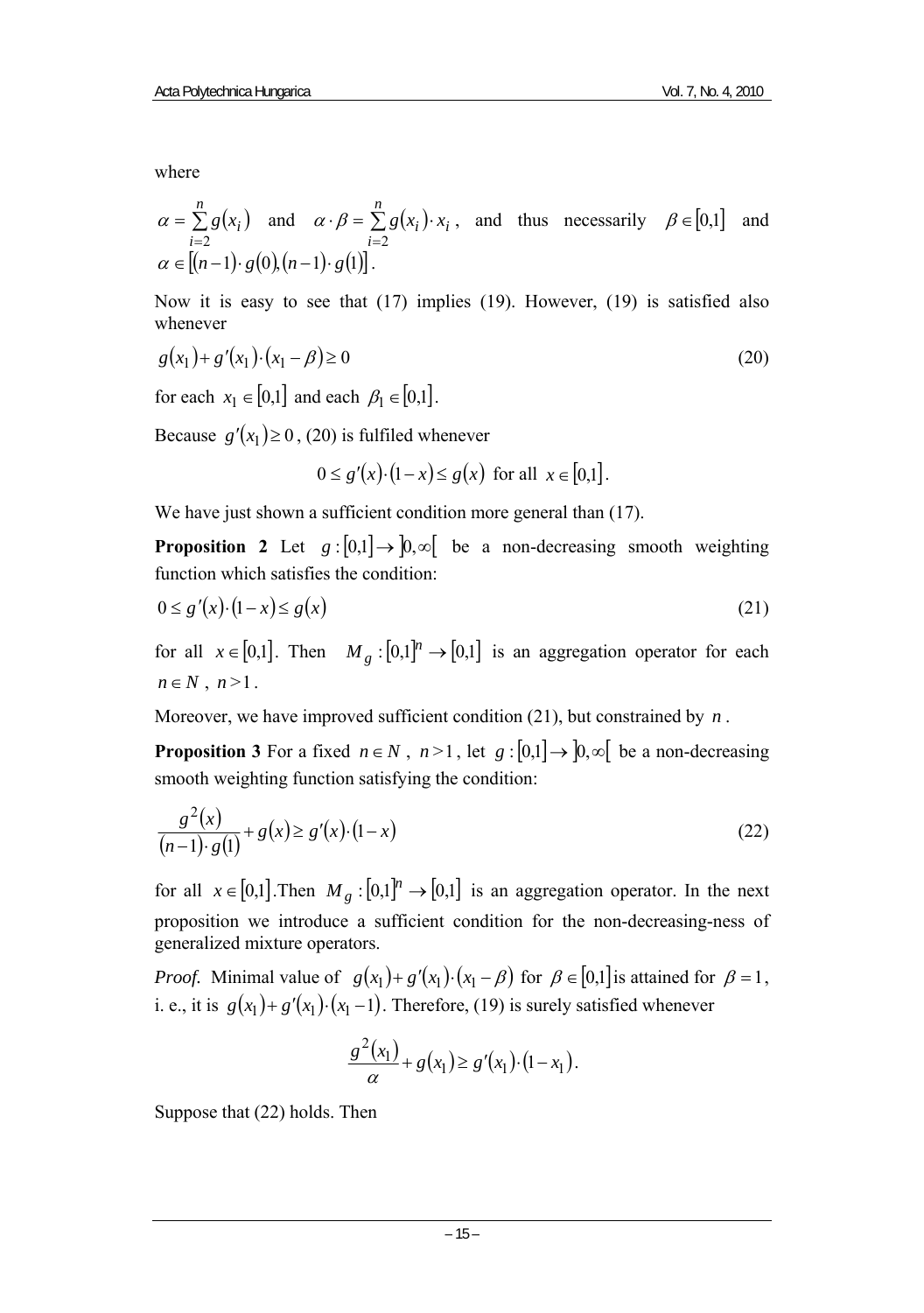$$
\frac{g^{2}(x_{1})}{\alpha}+g(x_{1})\geq \frac{g^{2}(x_{1})}{(n-1)\cdot g(1)}\geq g'(x_{1})\cdot (1-x_{1}),
$$

i. e., (19) is satisfied and thus *g* is a fitting weighting function.

In the next proposition we introduce a sufficient condition for the non-decreasingness of generalized mixture operators.

□

**Proposition 4** For a fixed  $n \in N$ ,  $n > 1$ ,  $i = 1, 2, ..., n$ , let  $g_i : [0,1] \rightarrow [0, \infty]$  be a non-decreasing smooth weighting functions, such that

$$
\frac{g_i^2(x)}{\sum_{j\neq i} g_j(1)} + g_i(x) \ge g'_i(x) \cdot (1-x)
$$
\n(23)

for all  $x \in [0,1]$ . Then  $M_g' : [0,1]^n \to [0,1]$ , where  $g = (g_1, ..., g_n)$ , is an aggregation operator.

## **4 Maximal Premium Determined by a Personal Utility Function**

In practice, the utility function can be determined empirically by a personal interview made by a decision maker. In our opinion, there are at least two suitable ways to do this. The first one is based on an interview which provides us with probabilities estimated by an interviewed subject; the second one on a game with known probabilities where the interviewed subject gives us only information about a personal breaking point. The personal breaking point is the amount of wealth at which our individual is changed from risk averse to a risk seeker, or vice versa. An appropriate curve for a risk averse and risk loving part is then selected from the theoretical utility functions.

### **4.1 A Personal Utility Function – a Probability-oriented Approach**

Following this approach a personal utility function can easily be constructed from the information gleaned from a short interview using the classical regression analysis. The decision maker can use this function in any personal decision analysis in which the payoff falls between 0 and 30000  $\epsilon$ . Now we recall the interview, which is compiled as follows [4].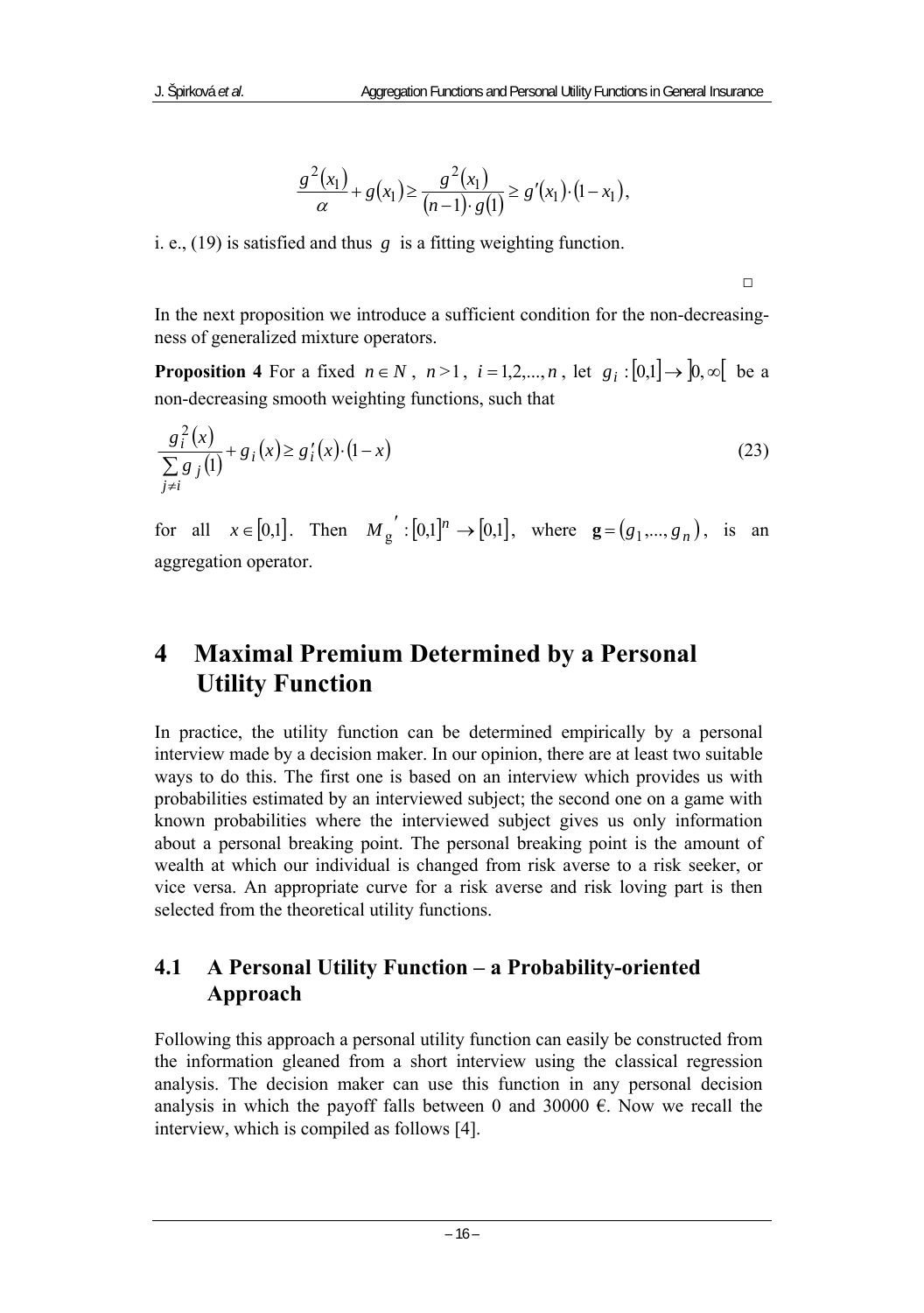Let us suppose you are owner of an investment which brings you zero payoff now or a loss of 30000  $\epsilon$ . However, you have a possibility to step aside from this investment under the penalty in the amount of a sequence: A:  $1000 \in B$ : 5000  $\in$ , C: 10000  $\epsilon$ , D: 15000  $\epsilon$ , E: 25000  $\epsilon$ . Your portfolio manager can provide you with information expressing the probability loosing the 30000  $\epsilon$ . Think. What would be the biggest probability of the loss, so that you retain the above mentioned investment? Only a few well-proportioned graphic points are required. From our interview we took the respective person's data points $(0,1)$ ,  $(-1000,0.8)$ ,  $(-5000,0.75)$ ,  $(-10000,0.60)$ ,  $(-15000,0.60)$ ,  $(-25000,0.40)$ ,  $(-30000,0.00)$ , and created the appropriate utility function of our respondent as shown in Fig. 3. This curve has an interesting shape that reflects our respondent's approach to risk. The different personal utility functions for our respondent were created using the IBM SPSS 18.0 system for the purpose of comparison. The maximal premium  $P^{\text{max}}$  was calculated by  $u^{-1}$  inverse function to the utility equilibrium equation (4)

$$
P^{\max} = w - u^{-1} \big( E[u(w - X)] \big) \tag{24}
$$

with system Mathematica 5.



Figure 3

A utility function and the expected utility of our respondent (the function 2 from Table 1)

Utility functions are used to compare investments mutually. For this reason, we can scale a utility function by multiplying it by any positive constant and (or) transfer it by adding any other constant (positive or negative). This kind of transformation is called a positive affine transformation. All our results are the same with respect to such a transformation. Quadratic and cubic utility functions are written in Table 1. On the basis of statistical parameters (adjusted R square, pvalues) we can assume that the cubic function is the best fitting function. Moreover, Table 1 also consists of appropriate expected utilities expressed by linear functions.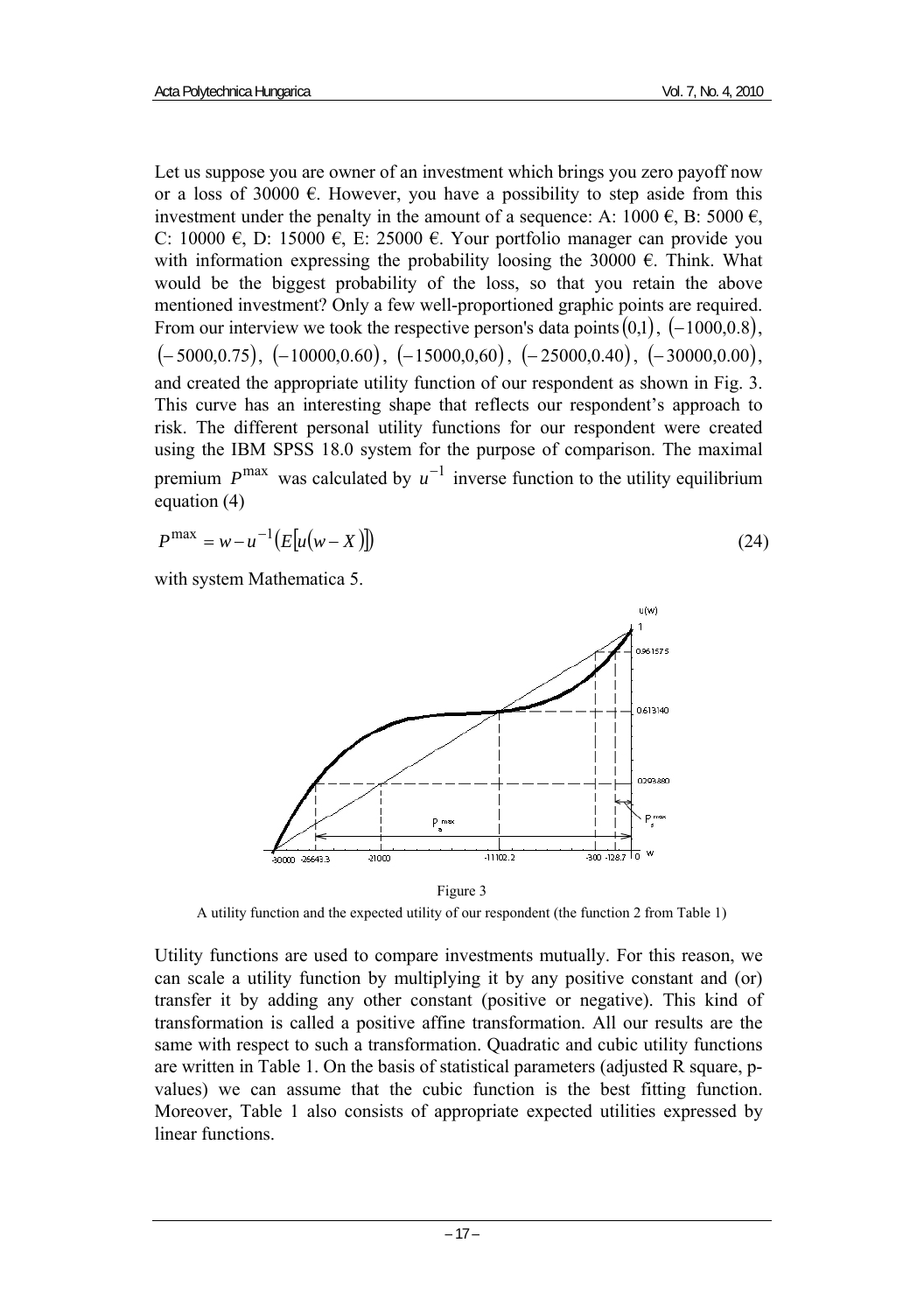**Remark 3** Expected utilities (for the utility functions from Table 1) can be calculated by means of a linear function which is assigned uniquely by points (-30000,*u*(-30000)) and (0,*u*(0)), or by the formula (8), alternatively. In both cases we get the same values for the expected utilities.

In Figure 3 you can see the personal utility function of our respondent, as well as three interesting points that are highlighted (also in Table 3). Maximal premium  $P_a^{\text{max}}$  represents the area where our respondent is risk averse, and  $P_s^{\text{max}}$ , where he is risk seeking (loving).

Table 1 A utility function and the expected utility

|   | A utility function and the expected utility                                                 |
|---|---------------------------------------------------------------------------------------------|
|   | $u(x) = -2.820 \cdot 10^{-10} x^2 + 1.856 \cdot 10^{-5} x + 0.904$                          |
|   | $E[u(x)] = 27.02 \cdot 10^{-6} x + 0.904$                                                   |
| 2 | $u(x) = 1.310 \cdot 10^{-13} x^3 + 5.383 \cdot 10^{-9} x^2 + 7.588 \cdot 10^{-5} x + 0.971$ |
|   | $E[u(x)] = 3.23 \cdot 10^{-5} x + 0.971$                                                    |

From Table 2 you can see that the insured person is willing to pay more than the expected loss to achieve his peace of mind''.

| $\boldsymbol{p}$<br><b>Probability</b> | E[u]<br>with respect to<br>quadratic function | P <sup>max</sup><br>(E) | E[X]<br>(E) | $P^{\min}$<br>$(\epsilon)$ |
|----------------------------------------|-----------------------------------------------|-------------------------|-------------|----------------------------|
| 0.00                                   | 0.904000                                      | 0.0                     | 0.0         | 0                          |
| 0.01                                   | 0.895894                                      | 433.9                   | 300.0       | 301.69                     |
| 0.05                                   | 0.863470                                      | 2115.7                  | 1500.0      | 1508.10                    |
| 0.10                                   | 0.822940                                      | 4110.7                  | 3000.0      | 3015.34                    |
| 0.20                                   | 0.741880                                      | 7808.5                  | 6000.0      | 6027.24                    |
| 0.30                                   | 0.660820                                      | 11197.3                 | 9000.0      | 9035.69                    |
| 0.40                                   | 0.579760                                      | 14336.3                 | 12000.0     | 12040.70                   |
| 0.50                                   | 0.498700                                      | 17293.4                 | 15000.0     | 15042.40                   |
| 0.60                                   | 0.417640                                      | 20079.0                 | 18000.0     | 18040.60                   |
| 0.70                                   | 0.336580                                      | 22725.4                 | 21000.0     | 21035.50                   |
| 0.80                                   | 0.255520                                      | 25251.4                 | 24000.0     | 24027.00                   |
| 0.90                                   | 0.174460                                      | 27672.4                 | 27000.0     | 27015.20                   |
| 1.00                                   | 0.093400                                      | 30000.0                 | 30000.0     | 30000.00                   |

Table 2 The expected utility and maximal premium with respect to a quadratic function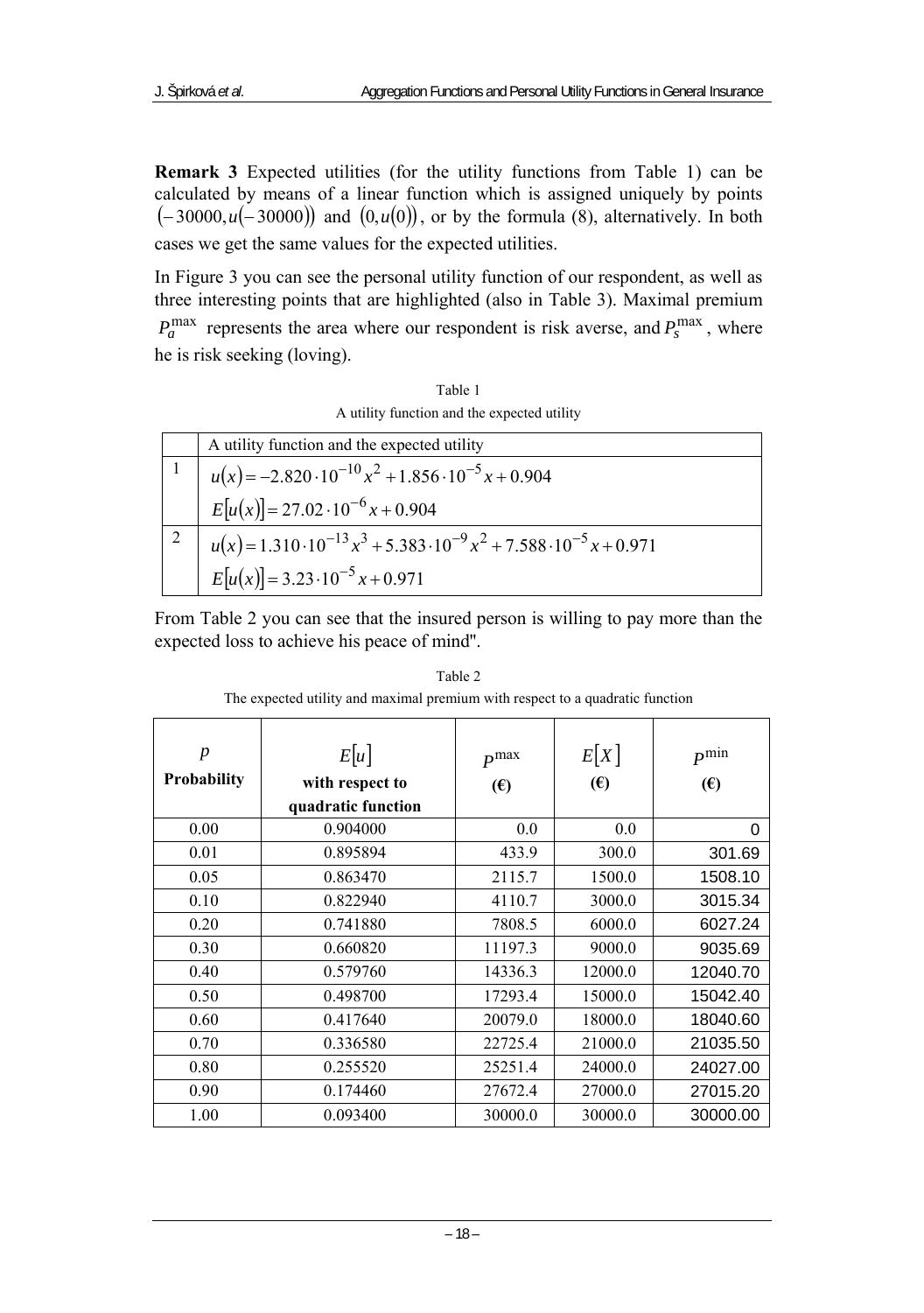| $\boldsymbol{p}$   | E u             | $P^{max}$    | E[X]       | $P^{\min}$ |
|--------------------|-----------------|--------------|------------|------------|
| <b>Probability</b> | with respect to | $(\epsilon)$ | $\epsilon$ | $\epsilon$ |
|                    | cubic function  |              |            |            |
| 0.00               | 0.971252        | 0.0          | 0.0        | 0,00       |
| 0.01               | 0.961575        | 128.7        | 300.0      | 301.69     |
| 0.05               | 0.922868        | 669.1        | 1500.0     | 1508.10    |
| 0.10               | 0.874485        | 1411.9       | 3000.0     | 3015.34    |
| 0.20               | 0.777717        | 3234.4       | 6000.0     | 6027.24    |
| 0.30               | 0.680950        | 6021.0       | 9000.0     | 9035.69    |
| 0.37               | 0.613140        | 11102.2      | 11102.2    | 10986.70   |
| 0.40               | 0.584182        | 18165.0      | 12000.0    | 12040.70   |
| 0.50               | 0.487415        | 22797.1      | 15000.0    | 15042.40   |
| 0.60               | 0.390647        | 25033.0      | 18000.0    | 18040.60   |
| 0.70               | 0.293880        | 26643.3      | 21000.0    | 21035.50   |
| 0.80               | 0.197112        | 27938.0      | 24000.0    | 24027.00   |
| 0.90               | 0.100345        | 29036.7      | 27000.0    | 27015.20   |
| 1.00               | 0.003577        | 30000.00     | 30000.0    | 30000.00   |

Table 3 The expected utility and maximal premium with respect to a cubic function

We determine the minimal premium by means of (7) with respect to the utility function for insurer  $U(x) = \ln x$  with his basic capital  $W = 2655513.51 \text{ E}$  and loss  $X = 30000 \text{ } \infty$ .

The equation can be rewritten as follows:

$$
U(W) = p \cdot U(W + P^{\min} - X) + (1 - p) \cdot U(W + P^{\min})
$$
\n(25)

and hence

$$
W = (W + P^{\min} - X)^p \cdot (W + P^{\min})^{(1-p)}.
$$
 (26)

We determined individual minimal premiums with corresponding probability with the system Mathematica 5.

#### **4.2 A Personal Utility Function– a Game-based Approach**

Our expectation that our subject can appropriately estimate probabilities is the main drawback of the previous approach. In fact, we can doubt whether somebody without appropriate knowledge about probabilities can provide us with reliable answers. In order to avoid this problem we can assume a game with probabilities which are easy to understand, e.g. games based on coin tossing. Let us assume the following game. You have two possibilities: either to toss a coin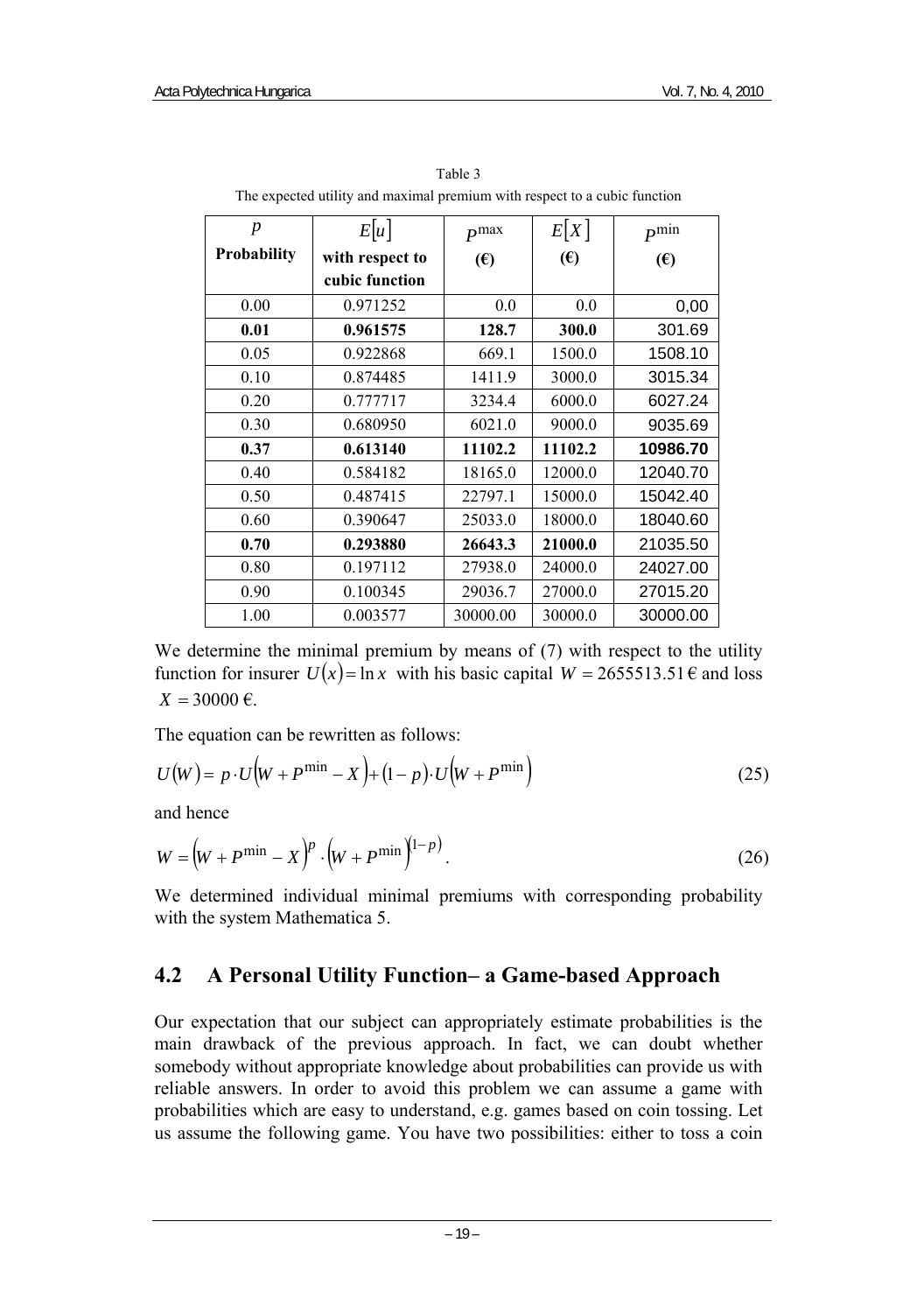with two possible results, head means you will get  $10 \text{ } \epsilon$ , tail means you will get nothing; or to choose 5  $\epsilon$  without playing. What is amount of money for which you will start (stop) playing? It is easy to see that the expected value is the same in both cases and we make our decision about playing with respect to our personal utility function. The point at which we give up (stop) playing is the above mentioned breaking point. For simplicity we will assume the quadratic utility function. This approach allows us to combine easily personal utility functions to a group utility function using aggregation operators. The group utility function can represent a specific group of customers of our insurance company. Let us assume three utility functions based on different breaking, a utility function for  $x = 29900$ 

$$
u_1(x) = \begin{cases} -5.592778604 \cdot 10^{-10} \cdot (x - 29900)^2 + 0.5 & \text{for } 0 \le x \le 29900\\ 5 \cdot 10^{-5} \cdot (x - 29900)^2 + 0.5 & \text{for } 29900 \le x \le 30000 \end{cases} \tag{27}
$$

a utility function for  $x = 29800$ 

$$
u_1(x) = \begin{cases} -5.63037701 \cdot 10^{-10} \cdot (x - 29800)^2 + 0.5 & \text{for } 0 \le x \le 29800\\ 1.25 \cdot 10^{-5} \cdot (x - 29800)^2 + 0.5 & \text{for } 29800 \le x \le 30000 \end{cases} \tag{28}
$$

A utility function for  $x = 29650$ 

$$
u_1(x) = \begin{cases} -5.687489514 \cdot 10^{-10} \cdot (x - 29650)^2 + 0.5 & \text{for } 0 \le x \le 29650\\ 0.4081 \cdot 10^{-5} \cdot (x - 29650)^2 + 0.5 & \text{for } 29650 \le x \le 30000 \end{cases} \tag{29}
$$

To construct the combined utility function we can use for example an ordered generalized mixture operator  $M'_g$  with weighting vector  $\mathbf{g} = (g_1, g_2, g_3)$ , where  $g_1(x) = 0.2x + 0.8$ ,  $g_2(x) = 0.5x + 0.5$  and  $g_3(x) = 0.75x + 0.25$ . Let us note that the selected weighting functions satisfy the conditions required for of nondecreasing aggregation operators.

Values 29900, 29800, 29650 we transform to the unit interval and aggregate them by means of  $M'_g$ . We obtain an aggregated value  $M'_g = 0.00575309$ , and after transformation we have point of division  $x = 29827.41$ , where the insured is neutral to risk. On the basis of this division point we can create a new combined utility function

$$
u(x) = \begin{cases} -5.620033657 \cdot 10^{-10} \cdot (x - 29827.41)^2 + 0.5 & \text{for } 0 \le x \le 29827.41\\ 1.6785 \cdot 10^{-5} \cdot (x - 29827.41)^2 + 0.5 & \text{for } 29827.41 \le x \le 30000 \end{cases} \tag{30}
$$

and appropriate expected utility

$$
E(x) = \begin{cases} 1.6763 \cdot 10^{-5} x & \text{for } 0 \le x \le 29827,41\\ 2.897039 \cdot 10^{-3} & \text{for } 29827,41 \le x \le 30000 \end{cases}
$$
(31)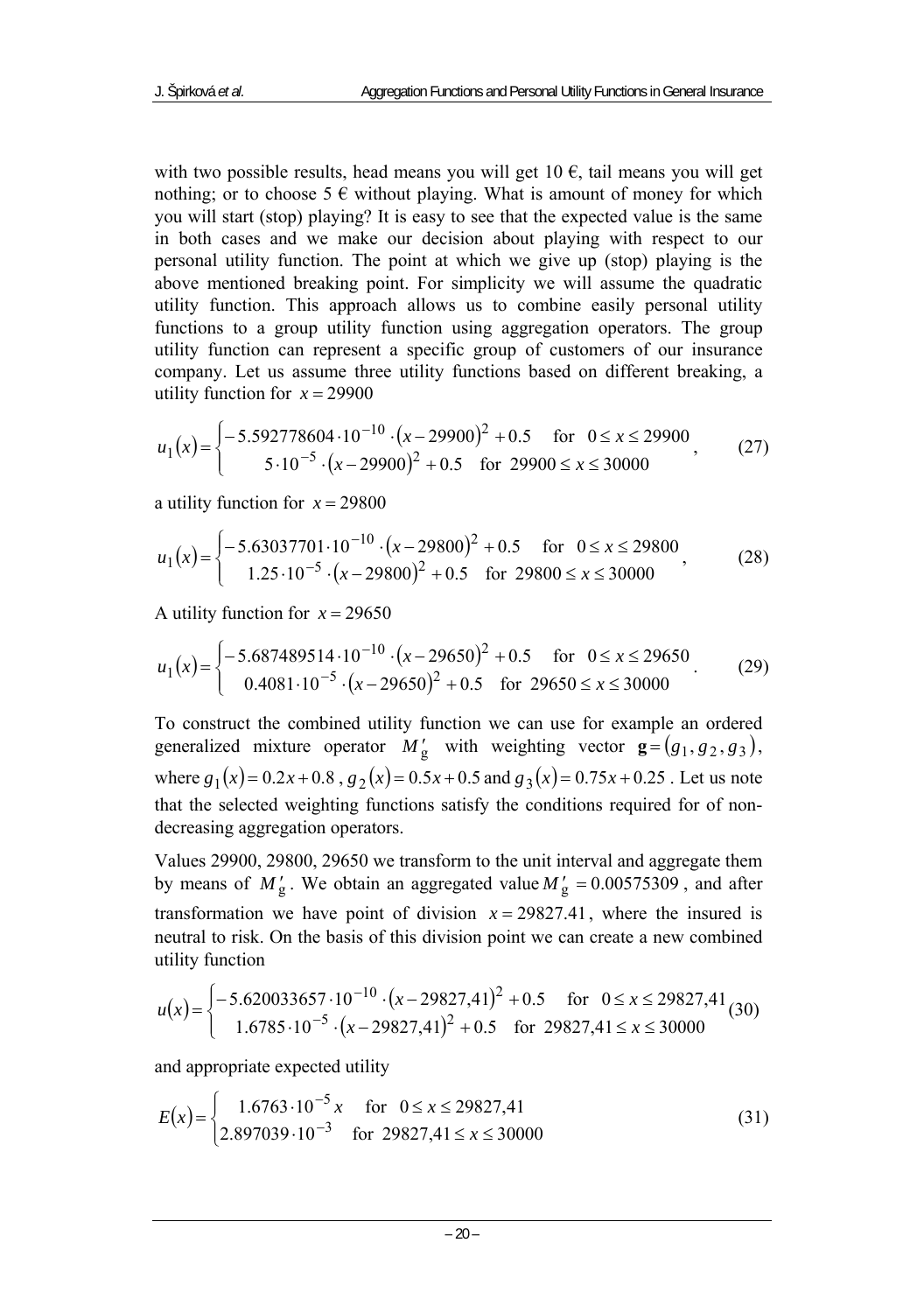| X      | $w - X$  | $E[u(w-X)]$ | $w - P$ <sup>max</sup> | $P^{max}$ | $P^{\min}$ |
|--------|----------|-------------|------------------------|-----------|------------|
| 0      | 30000,00 | 1,000000    | 30000,00               | 0,00      | 0          |
| 50     | 29950,00 | 0,855148    | 29972,90               | 27,10     | 50         |
| 100    | 29900,00 | 0,710296    | 29939,30               | 60,70     | 100        |
| 172,59 | 29827,41 | 0,500000    | 29827,40               | 172,60    | 172,59     |
| 200    | 29800,00 | 0,499541    | 28923,70               | 1076,30   | 200        |
| 300    | 29700,00 | 0,497864    | 27877,90               | 2122,10   | 300        |
| 1500   | 28500,00 | 0,477748    | 23535,00               | 6465,00   | 1500       |
| 3000   | 27000,00 | 0,452604    | 20644,10               | 9355,90   | 3000       |
| 6000   | 24000,00 | 0,402315    | 16643,50               | 13356,50  | 6000       |
| 9000   | 21000,00 | 0.352025    | 13600,90               | 16399,10  | 9000       |
| 12000  | 18000,00 | 0,301736    | 11044,90               | 18955,10  | 12000      |
| 15000  | 15000,00 | 0,251447    | 8797,37                | 21202,63  | 15000      |
| 18000  | 12000,00 | 0,201157    | 6767,79                | 23232,21  | 18000      |
| 21000  | 9000,00  | 0,150868    | 4902,97                | 25097,03  | 21000      |
| 24000  | 6000,00  | 0.100579    | 3168,28                | 26831,72  | 24000      |
| 27000  | 3000,00  | 0,050289    | 1539,73                | 28460,27  | 27000      |
| 30000  | 0,00     | 0,000000    | 0,00                   | 30000,00  | 30000      |

Table 4 The expected utility and maximal premium with respect to a function (28)

The minimal premium we evaluated on the basis of formula (7) with the utility function for insurer  $U(x) = \ln(x+1)$  with the system Mathematica. From Table 4 and also from the formula (7) you can see that the minimal premium is given by the size of the expected loss. A newly-gained utility function would be required for evaluating a decision with more extreme payoffs or if our respondent's attitudes change because of a new job or lifestyle change. Moreover, the utility function must be revised from the viewpoint of time.

#### **Conclusions**

We have shown two approaches to creating a personal utility function and we have calculated the maximum premium against the loss of 30000  $\epsilon$  with respect to it. We think that the personal utility function of an insured person would be very important for an insurer. On the basis of the personal utility function the insurer would know what approaches to risk the customers have and thus, how they will behave towards their own wealth. Creating a utility function for the insurer is very difficult. Moreover, in our next work we want to investigate the insurer's utility function and we want to determine the minimal premium against the loss of 30000  $\epsilon$  with respect to a concrete real insurer's utility function.

#### **Acknowledgement**

This work was supported by grant VEGA 1/0539/08.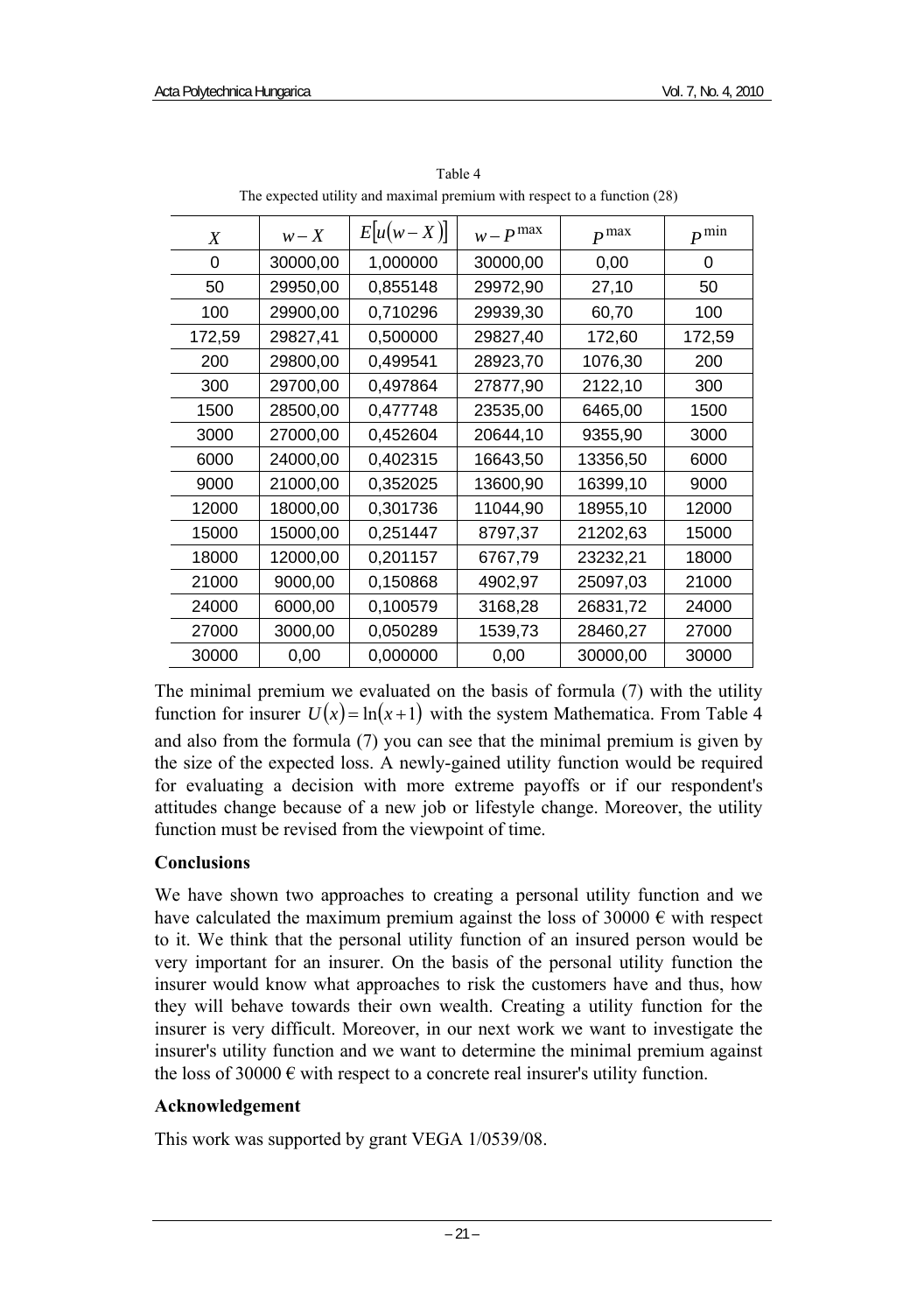#### **References**

- [1] Calvo, T., Mesiar, R., Yager, R. R.: Quantitative Weights and Aggregation, Fellow, IEEE Transaction on fuzzy systems, Vol. 2, No. 1, 2004, pp. 62-69
- [2] Grabisch, M., Marichal, J.-L., Mesiar, R., Pap, E.: Monograph: Aggregation Functions, Acta Polytechnica Hungarica, 6(1), 2009, pp. 79- 94
- [3] Kaas, R., Goovaerts, M., Dhaene, J., Denuit, M.: Modern Actuarial Risk Theory, Kluwer Academic Publishers, Boston, 2001, ISBN 1-4020-2952-7
- [4] Khurshid, A.: The End of Rationality?, Abstracts, Tenth International Conference on Fuzzy Set Theory and Applications, FSTA 2010, Slovak Republic, (2010), pp. 10-11
- [5] Lapin, L. L.: Quantitative Methods for Business Decisions,  $5<sup>th</sup>$  edition, San Jose State University, 1975, ISBN 0-15-574331-7
- [6] Marques-Pereira, R. A., Pasi, G.: On Non-Monotonic Aggregation: Mixture operators. In: Proceedings of the 4th Meeting of the EURO Working Group on Fuzzy Sets (EUROFUSE 99) and 2<sup>nd</sup> International Conference on Soft and Intelligent Computing (SIC 99), Budapest, Hungary, (1999), pp. 513- 517
- [7] Mesiar R., Špirková, J.: Weighted Means and Weighting Functions, Kybernetika 42, 2, 2006, pp. 151-160
- [8] Norstad, J.: An Introduction to Utility Theory, http://homepage.mac.com/j.norstad, 2005
- [9] Ribeiro, R. A., Marques-Pereira, R. A.: Generalized Mixture Operators Using Weighting Functions: A Comparative Study with WA and OWA, European Journal of Operational Research 145, 2003, pp. 329-342
- [10] Ribeiro, R. A., Marques-Pereira, R. A.: Weights as Functions of Attribute Satisfaction Values. In: Proceedings of the Workshop on Preference Modelling and Applications (EUROFUSE), Granada, Spain, 2001, pp. 131- 137
- [11] Ribeiro, R. A., Marques-Pereira, R. A.: Aggregation with Generalized Mixture Operators Using Weighting Functions. In: Fuzzy Sets and Systems 137, 2003, pp. 43-58
- [12] Riesová, R.: Utility Function in a Theory and Practice (in Slovak), Student Scientific Activity, Banská Bystrica, 2009
- [13] Rotar V. I.: Actuarial Models The Mathematics of Insurance, Chapman & Hall/CRC, Taylor & Francis Group, 2006
- [14] Špirková, J.: Weighting Functions for Aggregation Operator: 3rd International Summer School on Aggregation Operators, Universita Della Svizzera Italiana, Lugano, Switzerland, 2005, pp. 127-130